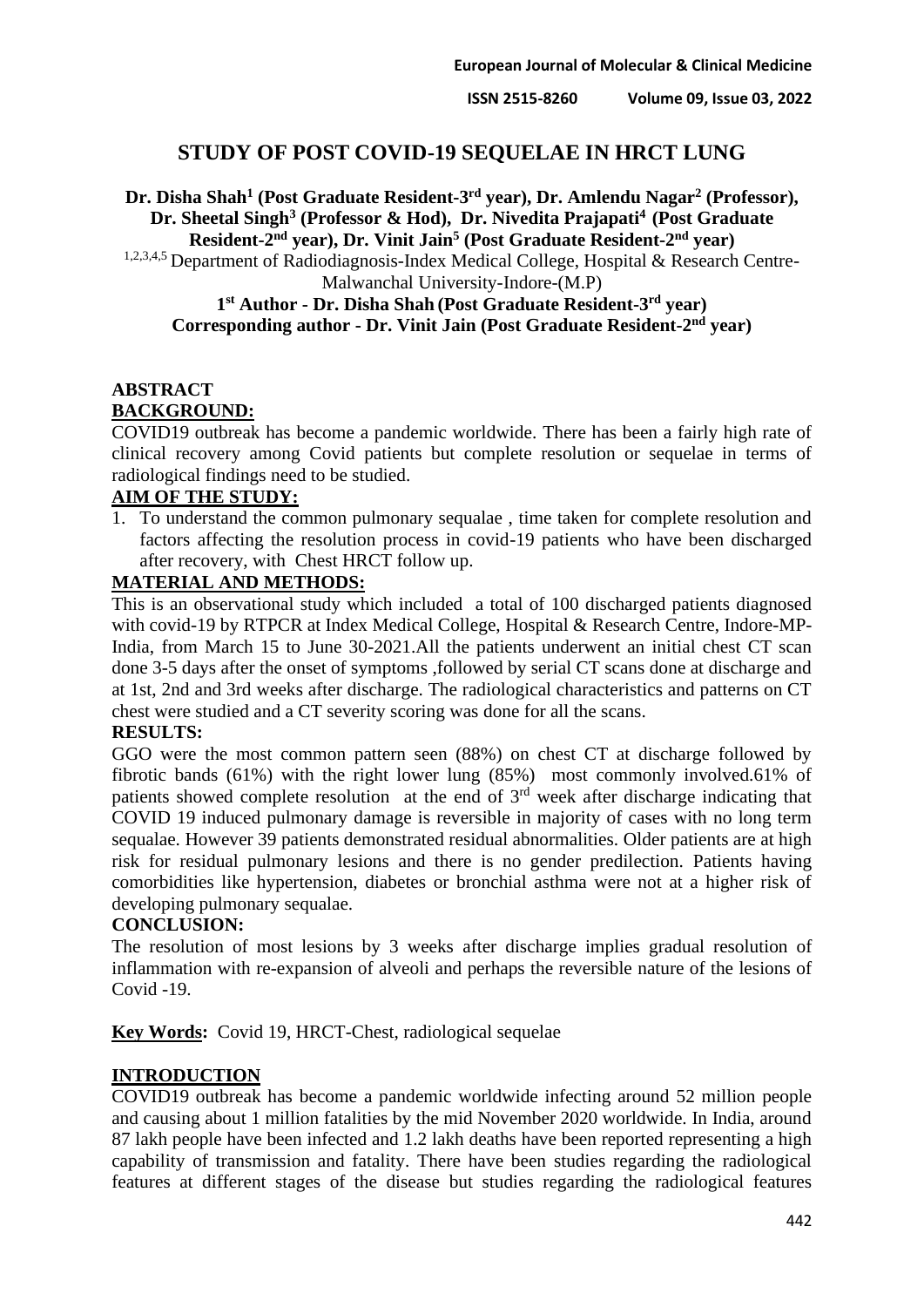during the convalescence period are far and few.There may be sequelae in the long run which may affect the pulmonary function and may predispose to other lung diseases. Hence the importance of studying the radiological sequelae or complete resolution of those who recovered from Covid infection cannot be overemphasized.

Further the factors and any co-morbidities which may have had an effect on the complete resolution or otherwise of covid-19 infection also need to be studied. The present study deals with the follow-up of patients who have recovered clinically from covid-19 infection, to study the HRCT findings of the lung at different point of times after clinical recovery and also the factors that may have an effect on the radiological resolution of covid 19 lung infection.

## **AIMS & OBJECTIVES:**

- 2. To understand the common pulmonary sequalae in covid-19 patients who have been discharged after recovery, with Chest HRCT follow up.
- 3. To determine the percentage of patients who have had complete resolution at different points of time after discharge
- 4. To know the relevant factors affecting complete resolution.

# **MATERIAL AND METHODS***:*

This is an observational study which included a total of 100 discharged patients diagnosed with covid-19 by RTPCR at Index Medical College, Hospital& Research Centre, Indore-MP-India, from March 15 to June30-2021.The treatment given in the hospital was symptomatic for mild cases along with Tablet Azithromycin 500mg once daily and supplements of vitamin C, Vitamin D and Zinc. If symptoms worsened they were given Injection Clexane - 40 units subcutaneously and Oxygen support as per requirement.

The discharge criteria were as follows: 1) afebrile for more than 3 days; 2) respiratory symptoms significantly improved; and 3) two consecutive negative COVID-19 nucleic acid tests detected at least 24 h apart [1]. Complete radiological resolution was defined as the absence of any chest radiographic abnormality potentially related to infection [2].

### **INCLUSION CRITERIA**

All patients who underwent an initial chest CT scan done 3-5 days after the onset of symptoms followed by serial CT scans done at discharge and at 1st,2nd and 3rd weeks after discharge.

## **EXCLUSION CRITERIA**

1) Patients whose condition worsened and had to be shifted to ICU

2) Patients who were not willing or did not turn up for follow up CT scans.

### **Imaging techniques:**

CT scans were obtained with the patients in supine position at end inspiration. Thin section CT scans were performed on multidetector CT scanner (Siemens healthcare). The tube voltage was set at 120 kV. CT images were reconstructed with a matrix size of  $512\times512$  as axial images (thickness of 1.5mm) with a pulmonary B70F kernel and a mediastinal B30F kernel.

### **Image Analysis:**

The radiological characteristics and patterns on CT chest were studied and a CT severity scoring was done for all the scans. The CT images were assessed for pulmonary parenchymal abnormalities, including

(1) **Location**: the left lung (upper lobe, lower lobe), right lung (upper lobe, middle lobe, lower lobe);

(2) **Distribution**: subpleural, random, peribronchovascular;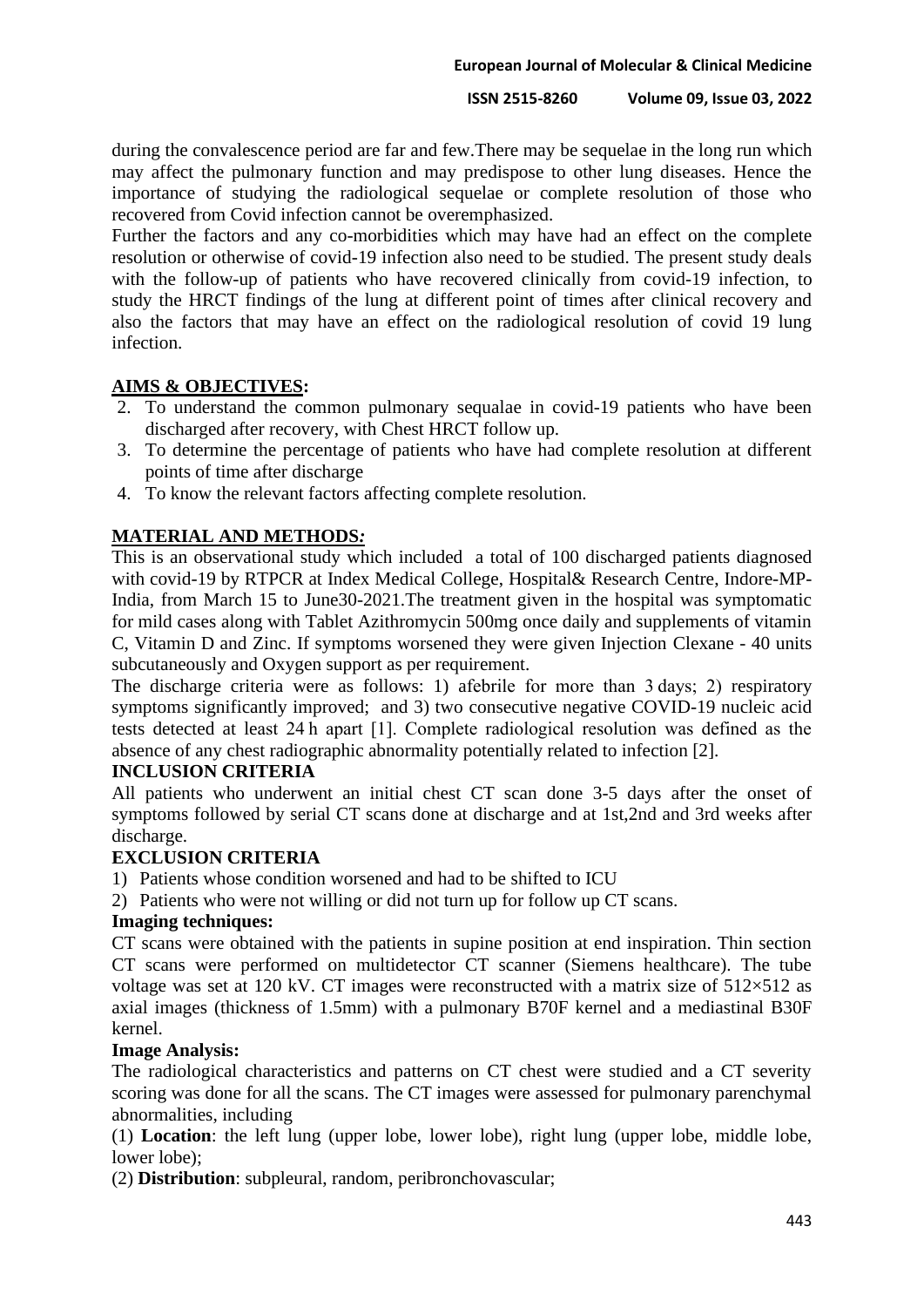(3) **Extent of involvement**: assessed by visually estimating the percentage of pneumonia involvement in each lobe;

(4) **Morphology**: patchy, lobar, segmental, irregular, or nodular;

(5) **Density**: ground-glass opacities (GGO), consolidation, mixed pattern of GGO and consolidation;

(6**) Internal structure**: crazy-paving pattern, interlobular septal thickening, vascular thickening, air bronchogram, and bronchial wall thickening;

(7) **Edge**: well-defined or ill-defined;

(8) **Evolution over time**: for the follow-up chest CT, recognizable pattern of change was evaluated by comparing the overall percentage of lung involvement for each patient on serial chest CT. The CT scans were also assessed for extrapulmonary manifestations, including mediastinal lymphadenopathy, pleural effusion, and pleural thickening.[3]

Each of the 5 lung lobes was visually scored from 0 to 5 as:

## **Score** :

0, no involvement;

1, < 5% involvement;

2, 5–25% involvement;

3, 26–49% involvement;

4, 50–75% involvement;

 $5. > 75\%$  involvement.

The total CT score was the sum of the individual lobar scores and ranged from 0 (no involvement) to 25 (maximum involvement) [4]

In addition, radiological characteristics at different time points, including GGO, consolidation, fibrotic bands,intralesional vascular dilatation, adjacent pleural thickening, traction bronchiectasis, bronchus distortion, crazy paving pattern and small pleural effusion, were collected and estimated.

The GGO was defined as hazy area of increased attenuation without obscuration of the underlying vasculature [5,6,7].

Crazy paving is defined as thickened interlobular and intra lobular lines in combination with ground glass pattern.

Consolidation is an area of increased attenuation of the lung parenchyma causing obscuration of pulmonary vessels, without significant loss of volume, in the segments affected. Air bronchograms can also be found [8,9]

Vascular dilatation implies widening of the vessels in the area of ground glass opacification.

Traction bronchiectasis is the bronchial distortion in the areas of ground glassopacification.

If complete radiological resolution was reached, no further chest CT scan was performed.

## **STATISTICAL ANALYSIS**:

Statistical analysis was performed using IBM SPSS Statistics Software (version 24; IBM, New York, USA). The counting data are presented as the percentage of the total . The cumulative percentage of the endpoints was calculated. The comparisons of counting data were evaluated using the Chi-square test. A p-value of  $< 0.05$  was defined as statistically significant and  $< 0.001$  as highly significant.

## **RESULTS:**

### **Clinical Characteristics Of Patients With Covid-19 Infection**

A total of 100 patients (58 males and 42 females) were included in the study. The average age was 45 years. 48 patients had history of contact with proven covid-19 cases, 16 had history of travel within 14 days before onset of symptoms and the remaining 36 had no known exposure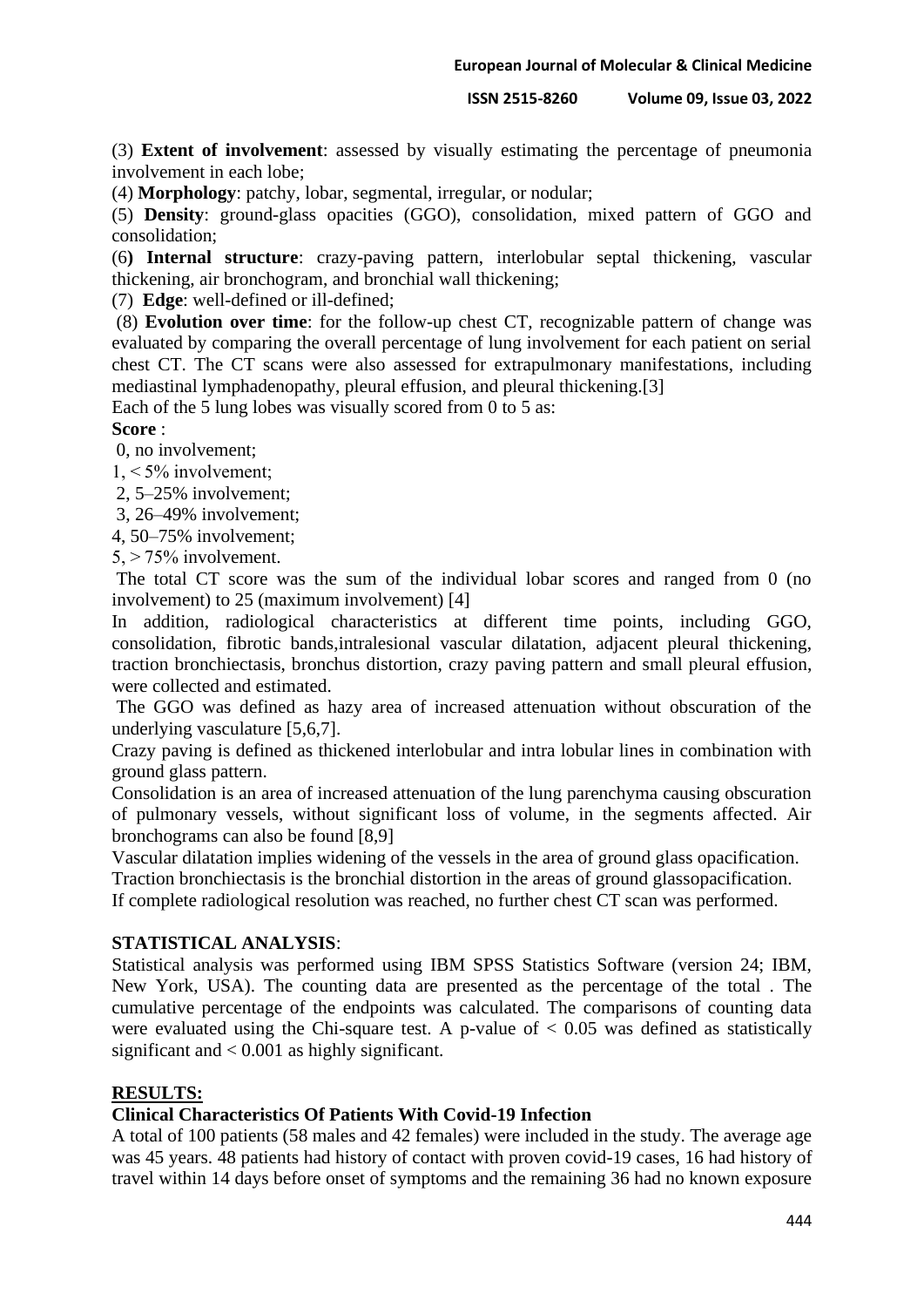**European Journal of Molecular & Clinical Medicine**

**ISSN 2515-8260 Volume 09, Issue 03, 2022**

history. The main presenting symptoms were fever (94%), cough (68%), comorbidities of hypertension, diabetes, bronchial asthma were reported in 20, 8, 6% of patients respectively**.(Table-1)**

## **Table 1: CLINICAL CHARACTERISTICS OFPATIENTS WITH COVID-19 INFECTION**

|                                   | $n=100$        |
|-----------------------------------|----------------|
| <b>Gender:</b>                    |                |
| Male                              | 58             |
| Female                            | 42             |
| Average Age (years):              | 45             |
| <b>Exposure history:</b>          |                |
| Exposure to infected person       | 48             |
| <b>Travel history</b>             | 16             |
| Unknown exposure                  | 36             |
| <b>Initial Symptoms of onset:</b> |                |
| Fever                             | 94             |
| Cough                             | 68             |
| Shortness of breath               | 3              |
| Sore throat                       | 9              |
| Diarrhoea                         | 6              |
| Nausea, vomiting                  | 3              |
| Asymptomatic                      | $\overline{2}$ |
| <b>Comorbidities:</b>             |                |
| Hypertension                      | 20             |
| <b>Diabetes</b>                   | $8\,$          |
| Bronchial asthma                  | 6              |

## **Ct Severity Score At Different Points Of Time** :

The severity of lung involvement decreased gradually with complete resolution in 61% patients and mild involvement (CT score  $\langle 9 \rangle$  in 39% patients at the end of 3<sup>rd</sup> week. At the end of 2 weeks after discharge 42% had complete resolution, 56% had mild involvement(CT Score<9) and 2% had moderate involvement (CT score 9-15). At the end of first week 36% had complete resolution, 56% had mild involvement (CT score <9) and 8% had moderate involvement(CT score 9-15). At discharge 8% had complete resolution,77% had mild involvement(CT score <9), 12% had moderate involvement(CT score9-15) and 3% had severe involvement (CT score  $>15$ ). At 5 days after onset of symptoms 63% had mild involvement, 29% had moderate involvement and 8% had severe involvement**.(Table 2)**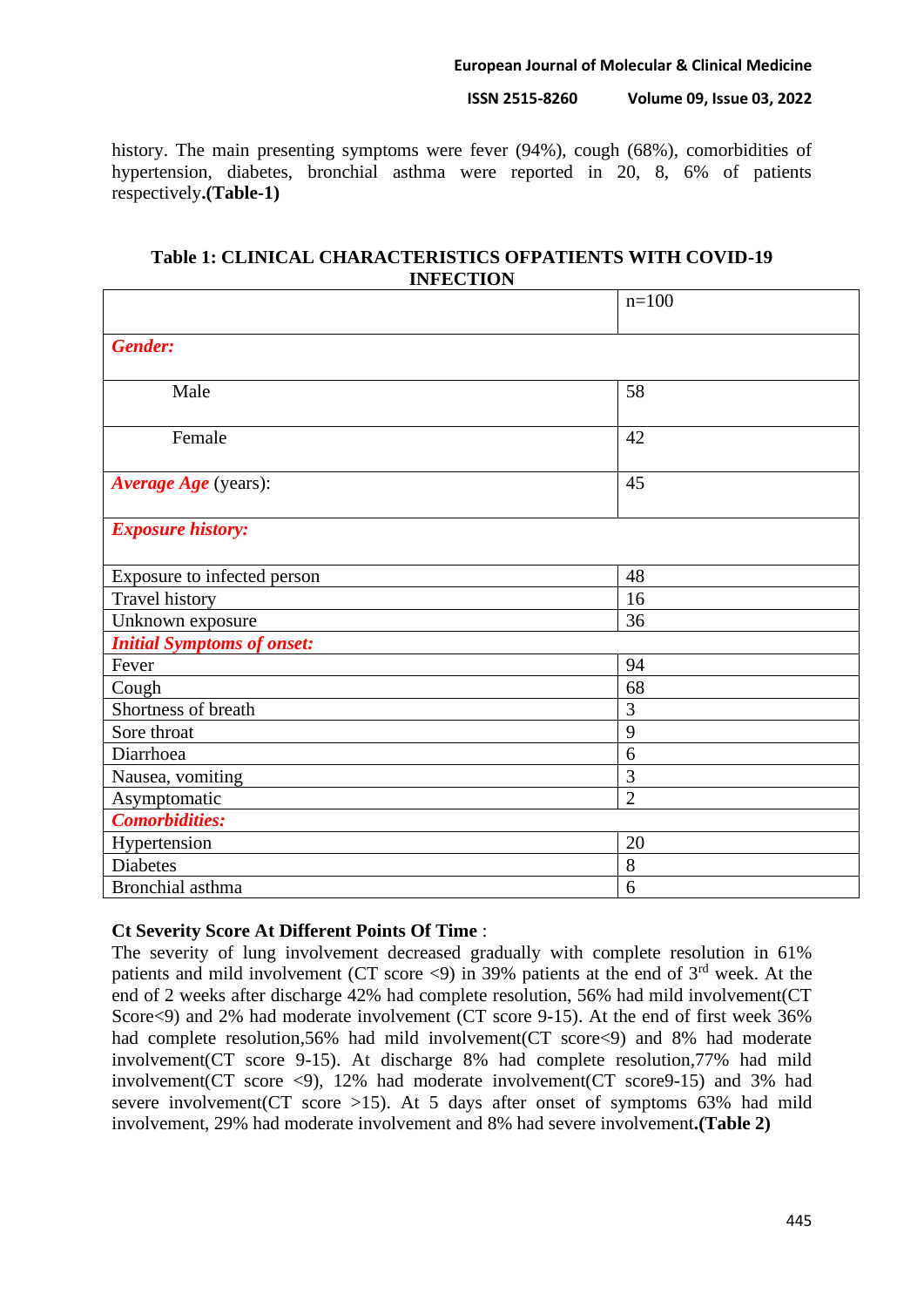| TADIC- 2.CT SEVENITT SCONE AT DIFFENENT I OINTS OF TIME |              |           |                    |                 |                     |
|---------------------------------------------------------|--------------|-----------|--------------------|-----------------|---------------------|
| CT Score                                                | 5 days after | At        | after<br>week<br>1 | 2weeks<br>after | 3<br>after<br>weeks |
|                                                         | of<br>onset  | discharge | discharge          | discharge       | discharge           |
|                                                         | symptoms     |           |                    |                 |                     |
| Complete<br>resolution                                  |              | 8%        | 36%                | 42%             | 61%                 |
| $\lt 9$<br>(mild)                                       | 63%          | 77%       | 56%                | 56%             | 39%                 |
| $9 - 15$<br>(moderate)                                  | 29%          | 12%       | 8%                 | 2%              | $\theta$            |
| $> 15$ (severe)                                         | 8%           | 3%        | $\overline{0}$     | $\theta$        | $\overline{0}$      |

# **Table- 2:CT SEVERITY SCORE AT DIFFERENT POINTS OF TIME**

### **Cumulative percentage of complete radiological resolution at different time points:**

At discharge, 8 (8%) patients reached complete radiological resolution. The cumulative percentage of complete radiological resolution after discharge, at the end of  $1<sup>st</sup>$  week was 36%, 2nd week was 42% and 3rd week was 61%.(**Table-3)**

# **Table 3:- CUMULATIVE PERCENTAGE OF COMPLETE RADIOLOGICAL RESOLUTION AT DIFFERENT TIME POINTS**

| Chest CT:                | $n=100$ |
|--------------------------|---------|
|                          |         |
| At discharge             | 8       |
|                          |         |
| At the end of $1st$ week | 36      |
|                          |         |
| At the end of $2nd$ week | 42      |
|                          |         |
| At the end of $3rd$ week | 61      |
|                          |         |

## **Factors associated with resolution**:

*Gender:* There was no significant difference in complete radiological resolution at the 3 week follow up between males and females**.(Table 4)**

**Comorbidities***:* There was no significant difference in complete radiological resolution at the 3 week follow up,in the patients with or without the presence of comorbidities**.(Table 4)**

*Age:* There was a significant difference between groups with different ages. Among the 56 patients who were below 45 years of age , 39 (69.6%) had complete resolution. Among the 44 patients who were above 45 years, only 14(31.8%) had complete resolution. This difference was statistically significant with a p-value of <0.001(**Table 4)**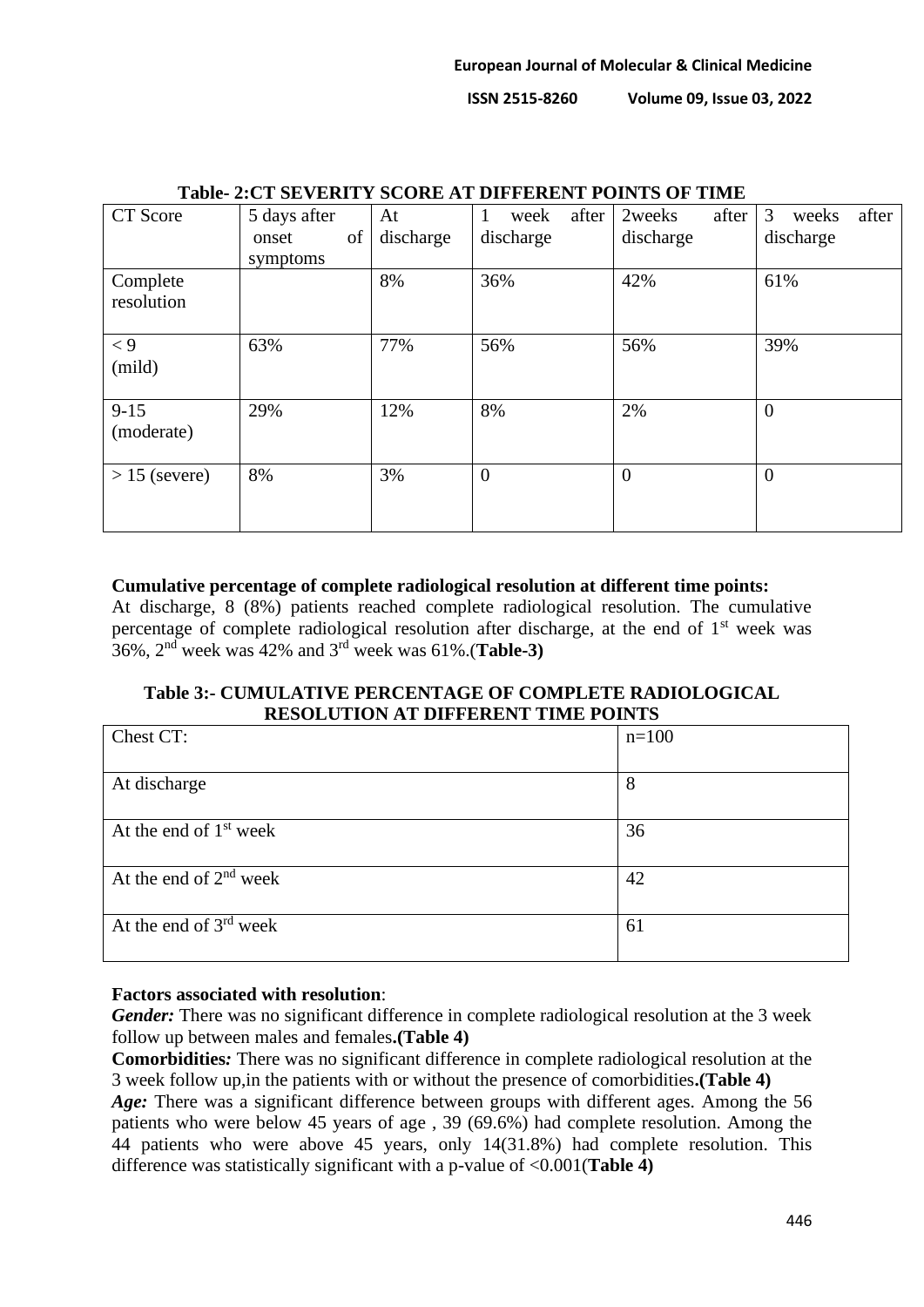**ISSN 2515-8260** 

| <b>Volume 09, Issue 03, 2022</b> |  |  |
|----------------------------------|--|--|
|----------------------------------|--|--|

|              |                                                 | Table-4.COMMEDIATIVE FIXCTOND WITH NEDOLIUTION<br>Complete radiological resolution(n) |         |
|--------------|-------------------------------------------------|---------------------------------------------------------------------------------------|---------|
|              | Yes                                             | No                                                                                    |         |
| Age (years): |                                                 |                                                                                       |         |
| $\leq 45$    | 39(69.6%)                                       | $17(30.4\%)$                                                                          | < 0.001 |
| $>45$        | 14                                              | 30                                                                                    |         |
| Gender:      |                                                 |                                                                                       |         |
| Male         | 33                                              | 25                                                                                    | >0.05   |
| Female       | 20                                              | 22                                                                                    |         |
|              | Comorbidities (Hypertension, Diabetes, Asthma): |                                                                                       |         |
| Present      | 19                                              | 15                                                                                    | >0.05   |
| Absent       | 42                                              | 24                                                                                    |         |

# **Table-4:CORRELATIVE FACTORS WITH RESOLUTION**

Chi square test:

P value  $< 0.001$  = very significant

P value  $>0.05$  = not significant

### *Chest CT manifestations in short term follow up:*

The predominant patterns of abnormalities observed at discharge were GGO (88%), fibrotic bands (61%), consolidation (40%), intralesional vascular dilatation (38%) and adjacent pleural thickening (28%). At the end of 3rd week, the cases with the GGO's decreased to 30%, fibrotic bands to 11%, consolidation to 4%, intralesional vascular dilation to 6%, pleural thickening to 3%, pleural effusion resolved completely in all cases and bronchus distortion showed a resolution in 2 cases out of 5 at the end of  $3<sup>rd</sup>$  week. Crazy paving pattern was found in 10% of patients which decreased to 2% at the end of 3<sup>rd</sup> week after discharge**(Table-5)**

**Table-5:-CHEST CT MANIFESTATIONS IN SHORT TERM FOLLOW UP**

| CT manifestations           | CT at discharge | 1 <sup>st</sup><br><b>CT</b><br>after | 2 <sup>nd</sup><br><b>CT</b><br>after | 3 <sup>rd</sup><br><b>CT</b><br>after |
|-----------------------------|-----------------|---------------------------------------|---------------------------------------|---------------------------------------|
|                             |                 | week                                  | week                                  | week                                  |
| GGO                         | 88%             | 60%                                   | 42%                                   | 30%                                   |
| Consolidation               | 40%             | 28%                                   | 14%                                   | 4%                                    |
| Fibrotic bands              | 61%             | 41%                                   | 32%                                   | 11%                                   |
| Intralesional<br>vascular   | 38%             | 26%                                   | 18%                                   | 6%                                    |
| dilatation                  |                 |                                       |                                       |                                       |
| Traction bronchiectasis and | 5%              | 3%                                    | 3%                                    | 2%                                    |
| bronchus distortion         |                 |                                       |                                       |                                       |
| Adjacent pleural thickening | 28%             | 21%                                   | 14%                                   | 3%                                    |
| Small pleural effusion      | 3%              | 2%                                    | 1%                                    | $\theta$                              |
| Crazy paving pattern        | 10%             | 6%                                    | 3%                                    | 2%                                    |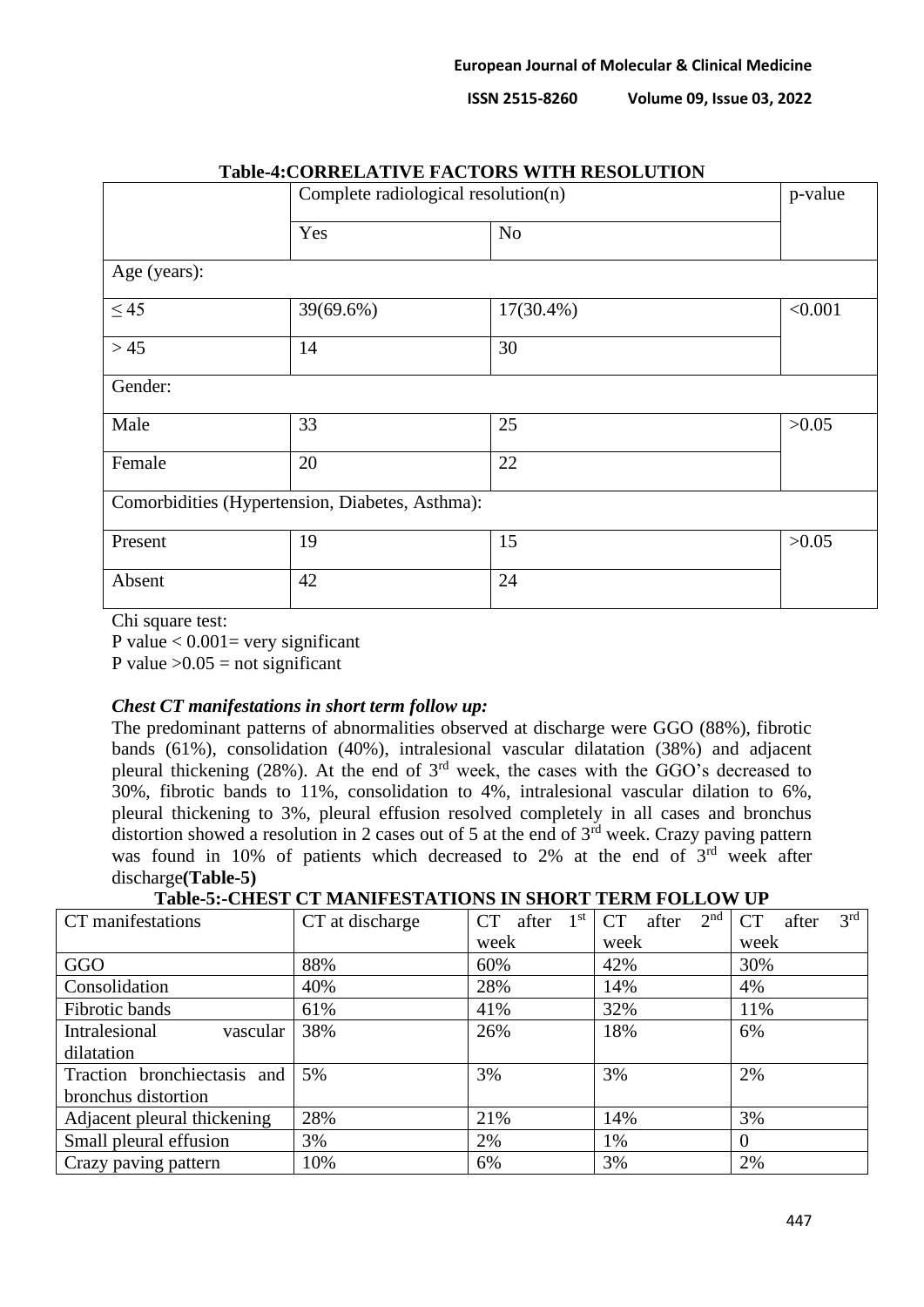### **Discussion:**

The purpose of this study was to understand the CT manifestations and patterns of evolution at different time points in patients with COVID-19 pneumonia and also to determine the cumulative percentage of complete radiological resolution at each time point. Our results showed that GGO were the most common pattern seen (88%) on chest CT at discharge followed by fibrotic bands (61%) and consolidation (40%) which is similar to Dehan Liu et al [10] where 83.9% had GGO only and fibrous stripes present in 54.4%. The study of Chung et al [11] had GGO in 57% only. The subpleurallocation of opacities was another common CT feature in our study (77%). These findings are consistent with findings by Fu et al [12] where peripheral distribution was found in 45.5% and 54.5% of opacities involved both peripheral and central parenchymas. Our study showed that right lower lung (85%) was most commonly involved which was also found by Zhou et al which showed that middle and lower zones were more commonly involved [13]. In our study pulmonary lesions were found to be completely resolved in 61% of patients at the end of  $3<sup>rd</sup>$  week after discharge indicating that COVID 19 induced pulmonary damage is reversible in majority of cases with no long term sequalae. However 39 patients demonstrated residual abnormalities in the form of GGO's (30%) and fibrotic bands (11%) and consolidation (4%). These findings were similar to the study by Dehan Liu et al [10] where there was complete resolution in 53% of patients during the  $3<sup>rd</sup>$  week after discharge and  $> 40\%$  demonstrated residual abnormalities including GGO and fibrous stripe as the main CT manifestation at 3-week radiological follow up. In our study 2 weeks was the median resolution period which is similar to Dehan Liu et al [10].

When we deal with the factors associated with pulmonary sequalae previous studies have reported that males and older patients are at high risk for residual pulmonary lesions and unfavourable outcomes. [14,15]. However in this study it is observed that males are not at high risk for sequalae as compared to females.

On the other hand,if we take age into consideration our study shows a faster resolution rate and a better outcome for younger age group. This finding is consistent with the study by Dehan et al [10] and another study by Opal et al [16].

In this study we also observed that patients having comorbidities like hypertension, diabetes or bronchial asthma were not at a higher risk of developing pulmonary sequalae due to covid 19 pneumonia.

Various radiological abnormalities are also considered to know the resolution in them. In case of GGO's it has been found that it was present in 88% of patients at the time of discharge and at the end of 3 weeks residual GGO was reported in only 30% of patients. Similarly consolidation was found in 40% of patients at discharge and only 4% patients at the end of 3 weeks. Fibrotic bands were seen in 61% of patients at discharge and in 11% of patients at the end of 3 weeks. Intralesional vascular dilatation was present in 38% of patients at discharge and this resolved so that only 8% had residual lesions 3 weeks later. Adjacent pleural thickening was present in 28% of patients at discharge and 3 weeks later it was found in only 3%. Other lesions like bronchus distortion and crazy paving pattern were found in very few patients ( 5% and 10% respectively), but these lesions were found in only 2% patients at the end of 3 weeks. Small pleural effusions which was found in 3% of patients at discharge had resolved completely in all of them by the 3<sup>rd</sup> week after discharge. These findings are consistent with the study of Dehan et al[10]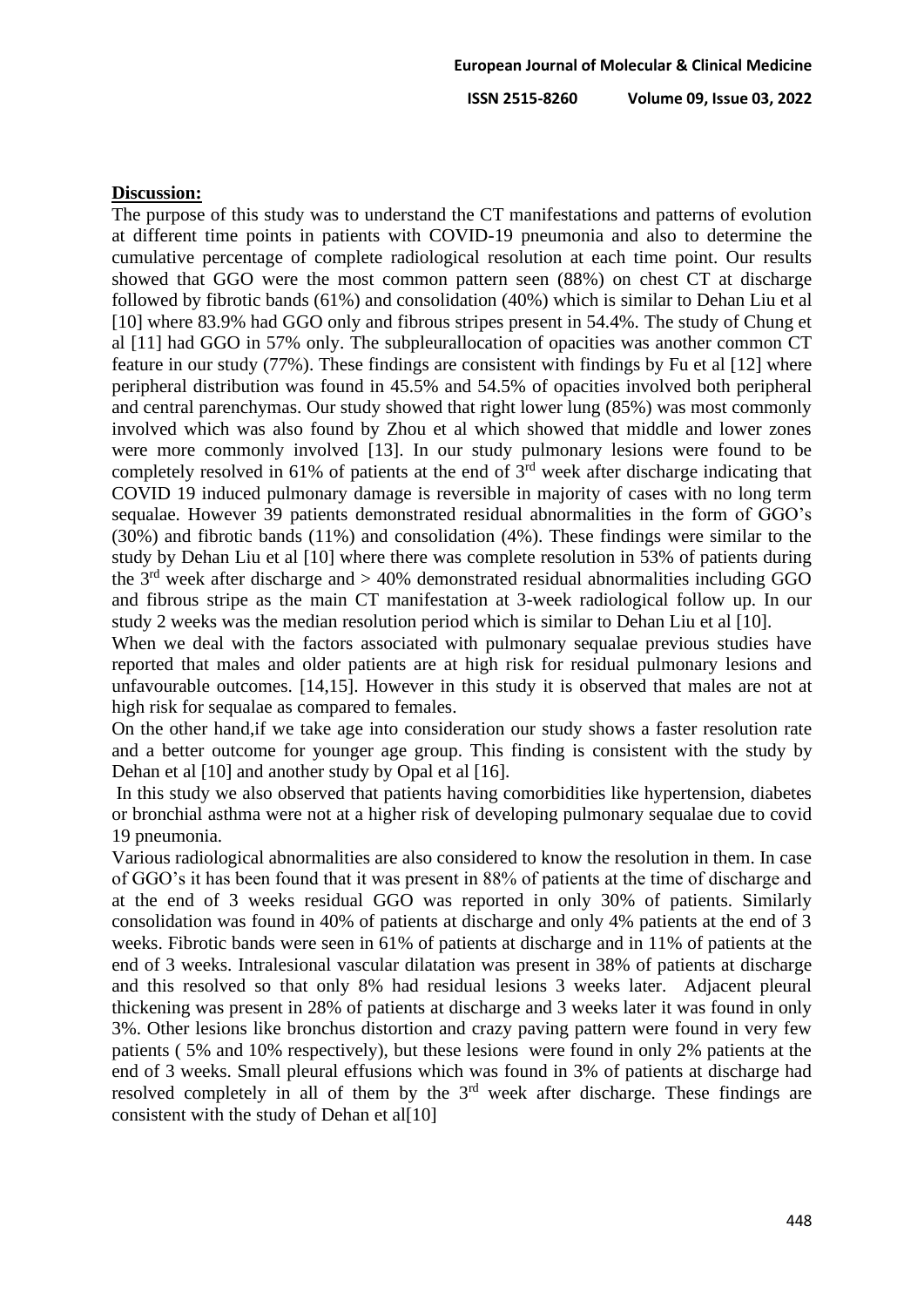## **LIMITATIONS:**

- 1. No critical patients were included in the study as they were still hospitalised at the end of our study.
- 2. Three weeks time period of follow-up after discharge is a relatively short term for all sequalae to resolve completely and a long term follow-up may give a better result for resolution of pulmonary lesions.

## **CONCLUSION:**

This study shows the various radiological lesion patterns found in Covid-19 pneumonia and their evolution at different time points.

 61% of the discharged patients showed no sequelae and had complete resolution by the end of 3 weeks after discharge.

 Older age group patients were at a higher risk of developing pulmonary sequelae and poorer outcomes.

 The optimal time for follow-up chest CT scan may be at the end of 3 weeks after discharge.

The resolution of most lesions by 3 weeks after discharge implies gradual resolution of inflammation with re-expansion of alveoli and perhaps the reversible nature of the lesions of Covid -19. However a larger cohort and more long term follow-up is required to ascertain if the lesions in Covid -19 pneumonia are completely absorbed or not in the long run.

## **References:**

- 1. National Health Commission of the People's Republic of China. Diagnosis and treatment protocols of pneumonia caused by a novel coronavirus (trial version 7) [\[http://www.gov.cn/zhengce/zhengceku/2020-03/04/content\\_5486705.htm.](http://www.gov.cn/zhengce/zhengceku/2020-03/04/content_5486705.htm) Published on March 3, 2020.].
- 2. Bruns AH, Oosterheert JJ, El Moussaoui R, Opmeer BC, Hoepelman AI, Prins JM. Pneumonia recovery: discrepancies in perspectives of the radiologist, physician and patient. J Gen Intern Med. 2010;25:203–6.
- 3. Zhan, J., Li, H., Yu, H. *et al.* 2019 novel coronavirus (COVID-19) pneumonia: CT manifestations and pattern of evolution in 110 patients in Jiangxi, China. *EurRadiol* (2020). https://doi.org/10.1007/s00330-020-07201-0
- 4. Chang YC, Yu CJ, Chang SC, Galvin JR, Liu HM, Hsiao CH, Kuo PH, Chen KY, Franks TJ, Huang KM, Yang PC. Pulmonary sequelae in convalescent patients after severe acute respiratory syndrome: evaluation with thin-section CT. Radiology. 2005;236:1067–75.
- 5. Franquet T. Imaging of pulmonary viral pneumonia. Radiology. 2011;260:18–39.
- 6. Koo HJ, Lim S, Choe J, Choi SH, Sung H, Do KH. Radiographic and CT features of viral pneumonia. Radiographics. 2018;38:719–39.
- 7. Hansell DM, Bankier AA, MacMahon H, McLoud TC, Muller NL, Remy J. Fleischner society: glossary of terms for thoracic imaging. Radiology. 2008;246:697–722.
- 8. Kuhlman JE, Scatarige JC, Fishman EK et-al. CT demonstration of high attenuation pleural-parenchymal lesions due to amiodarone therapy. J Comput Assist Tomogr. 1987;11 (1): 160-2.
- 9. Silva CI, Marchiori E, Souza JúNior AS et-al. Illustrated Brazilian consensus of terms and fundamental patterns in chest CT scans. J Bras Pneumol.;36 (1): 99-123. [J Bras](http://www.scielo.br/scielo.php?script=sci_arttext&pid=S1806-37132010000100016&lng=pt&nrm=iso&tlng=pt)  [Pneumol \(full text\)](http://www.scielo.br/scielo.php?script=sci_arttext&pid=S1806-37132010000100016&lng=pt&nrm=iso&tlng=pt) - [doi:10.1590/S1806-37132010000100016](http://dx.doi.org/10.1590/S1806-37132010000100016)